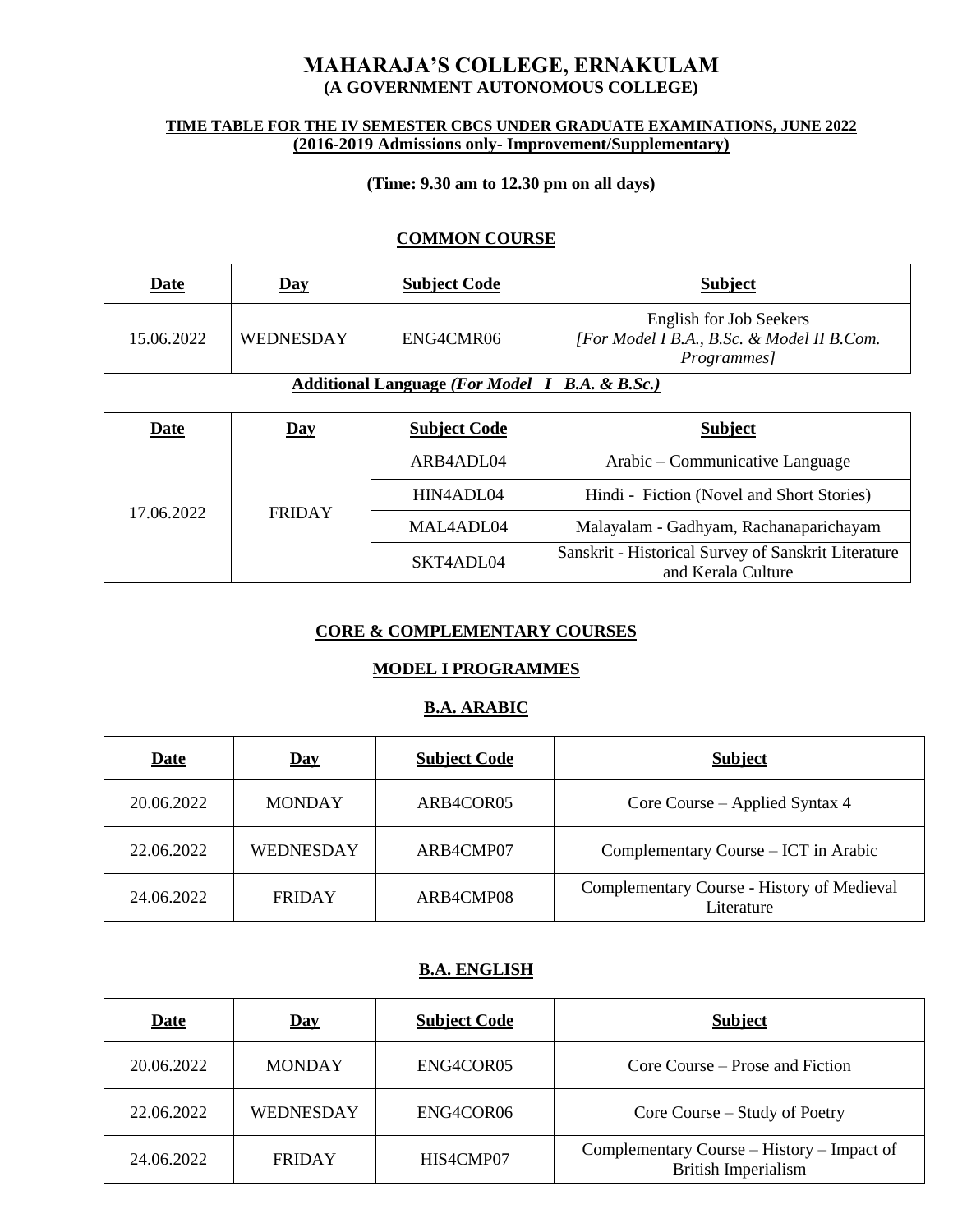| <b>Date</b> | <u>Day</u>       | <b>Subject Code</b> | <b>Subject</b>                                          |
|-------------|------------------|---------------------|---------------------------------------------------------|
| 20.06.2022  | <b>MONDAY</b>    | HIN4COR04           | Core Course - Development of Modern Hindi<br>Literature |
| 22.06.2022  | <b>WEDNESDAY</b> | HIN4CMP07           | Complementary Course – Reporting and Script<br>Writing  |
| 24.06.2022  | <b>FRIDAY</b>    | HIN4CMP08           | Complementary Course – Hindi Computing                  |

# **B.A. MALAYALAM**

| Date       | $\overline{Day}$ | <b>Subject Code</b> | <b>Subject</b>                                                                      |
|------------|------------------|---------------------|-------------------------------------------------------------------------------------|
| 20.06.2022 | <b>MONDAY</b>    | MAL4COR04           | Core Course – Navasahithya Sameepanangal –<br>Charithram, Siddhantham Prayogam      |
| 22.06.2022 | WEDNESDAY        | MAL4CMP06           | Complementary Course – Samoohaparinamavum<br>Samskaracharithravum: Adhunika Keralam |
| 24.06.2022 | <b>FRIDAY</b>    | SKT4CMM02           | Complementary Course - Sanskrit-II Kavya, Alankara<br>& Theories of Poetics         |

### **B.A. SANSKRIT**

| <b>Date</b> | $\mathbf{Day}$ | <b>Subject Code</b> | <b>Subject</b>                                          |
|-------------|----------------|---------------------|---------------------------------------------------------|
| 20.06.2022  | <b>MONDAY</b>  | SKT4COR04           | Core Course- Vyakarana Part 1-<br>Laghusidhantakaumudi  |
| 22.06.2022  | WEDNESDAY      | SKT4CMP07           | Complementary Course – Lyrics                           |
| 24.06.2022  | <b>FRIDAY</b>  | SKT4CMP08           | Complementary Course - Ayurvedic Tradition of<br>Kerala |

# **B.A. ECONOMICS**

| Date       | $\overline{\text{Day}}$ | <b>Subject Code</b>                | <b>Subject</b>                                                                                              |
|------------|-------------------------|------------------------------------|-------------------------------------------------------------------------------------------------------------|
| 20.06.2022 | <b>MONDAY</b>           | ECO <sub>4</sub> COR <sub>05</sub> | Core Course - Micro Economic Analysis                                                                       |
| 22.06.2022 | <b>WEDNESDAY</b>        | ECO4COR06                          | Core Course – Introduction to Public Economics                                                              |
|            |                         | POL4CMP05                          | Complementary Course: 1) - Politics- Human<br>Rights (for Economics and History)                            |
| 24.06.2022 | <b>FRIDAY</b>           | MAT4CME06                          | Complementary Course: -2) Mathematics -<br>Calculus, Exponential & Logarithmic Functions<br>(for Economics) |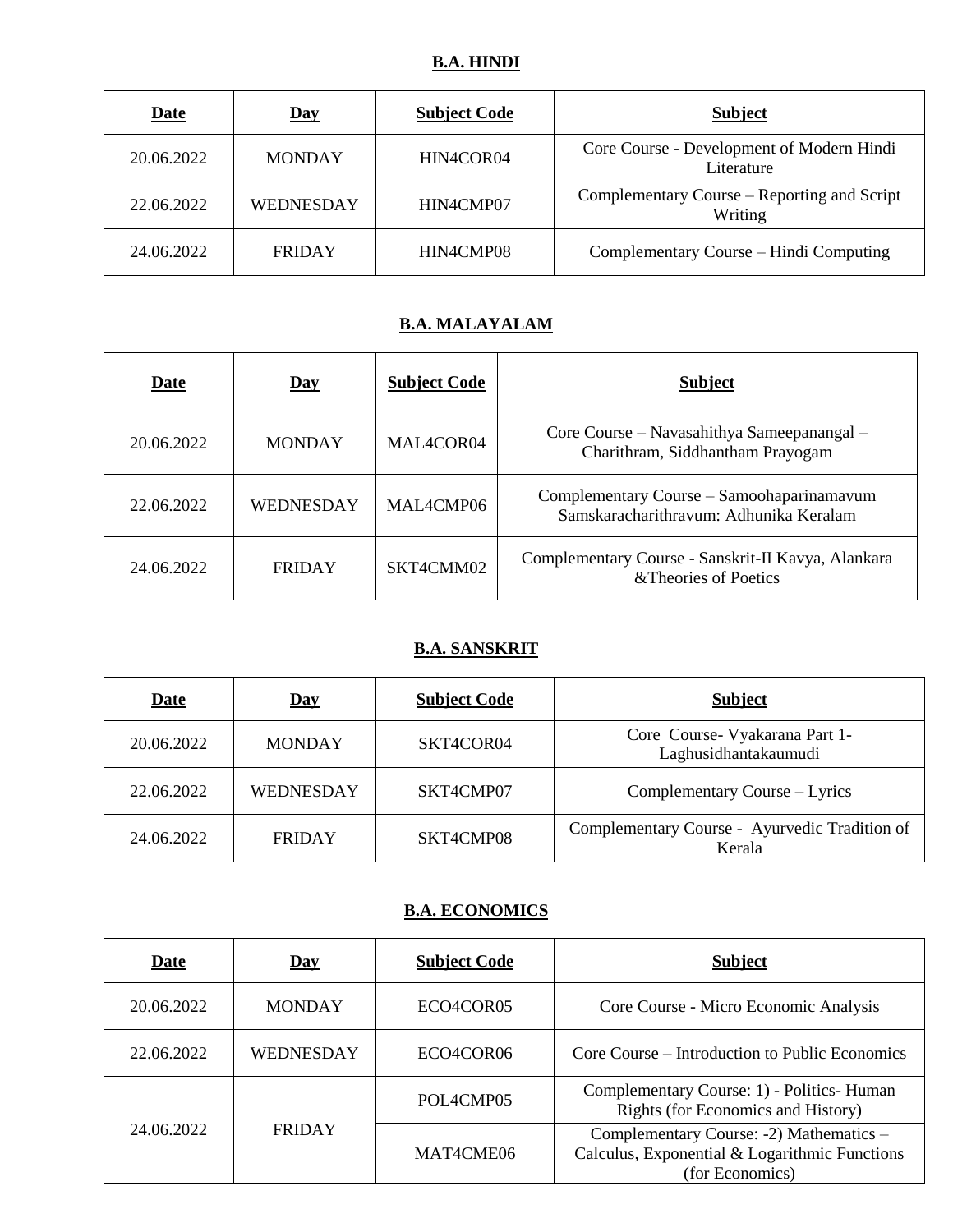# **B.A. POLITICAL SCIENCE**

| <b>Date</b> | <u>Day</u>       | <b>Subject Code</b>                | <b>Subject</b>                                                                     |
|-------------|------------------|------------------------------------|------------------------------------------------------------------------------------|
| 20.06.2022  | <b>MONDAY</b>    | POL <sub>4</sub> COR <sub>05</sub> | Core Course - Western Political Thought                                            |
| 22.06.2022  | <b>WEDNESDAY</b> | POL4COR06                          | Core Course - Introduction to Comparative Politics                                 |
| 24.06.2022  | <b>FRIDAY</b>    | ECO4CMP04                          | Complementary Course- Economics- Basic<br>Economic Studies (for Political Science) |

### **B.A. ISLAMIC HISTORY**

| <b>Date</b> | <u>Day</u>       | <b>Subject Code</b> | <b>Subject</b>                                                                            |
|-------------|------------------|---------------------|-------------------------------------------------------------------------------------------|
| 20.06.2022  | <b>MONDAY</b>    | ISH4COR05           | Core Course -. History and Culture of the Abbasids                                        |
| 22.06.2022  | <b>WEDNESDAY</b> | ISH4COR06           | Core Course-Muslims in Europe                                                             |
| 24.06.2022  | <b>FRIDAY</b>    | HIS4CMI08           | Complementary Course - History- Economic<br>History of Modern India (for Islamic History) |

# **B.A. PHILOSOPHY**

| <b>Date</b> | $\overline{\text{Day}}$ | <b>Subject Code</b> | <b>Subject</b>                                |
|-------------|-------------------------|---------------------|-----------------------------------------------|
| 20.06.2022  | <b>MONDAY</b>           | PHI4COR05           | Core Course – Symbolic Logic                  |
| 22.06.2022  | <b>WEDNESDAY</b>        | PHI4COR06           | Core Course - Beginnings of Indian Philosophy |
| 24.06.2022  | <b>FRIDAY</b>           | PHI4CMP04           | Complementary Course – Philosophy of Religion |

### **B.A. MUSIC**

| <u>Date</u> | <u>Day</u>       | <b>Subject Code</b> | <b>Subject</b>                    |
|-------------|------------------|---------------------|-----------------------------------|
| 20.06.2022  | <b>MONDAY</b>    | MUS4COR02           | Core Course – Theory of Music     |
| 22.06.2022  | <b>WEDNESDAY</b> | MUS4CMP04           | Complementary Course – Musicology |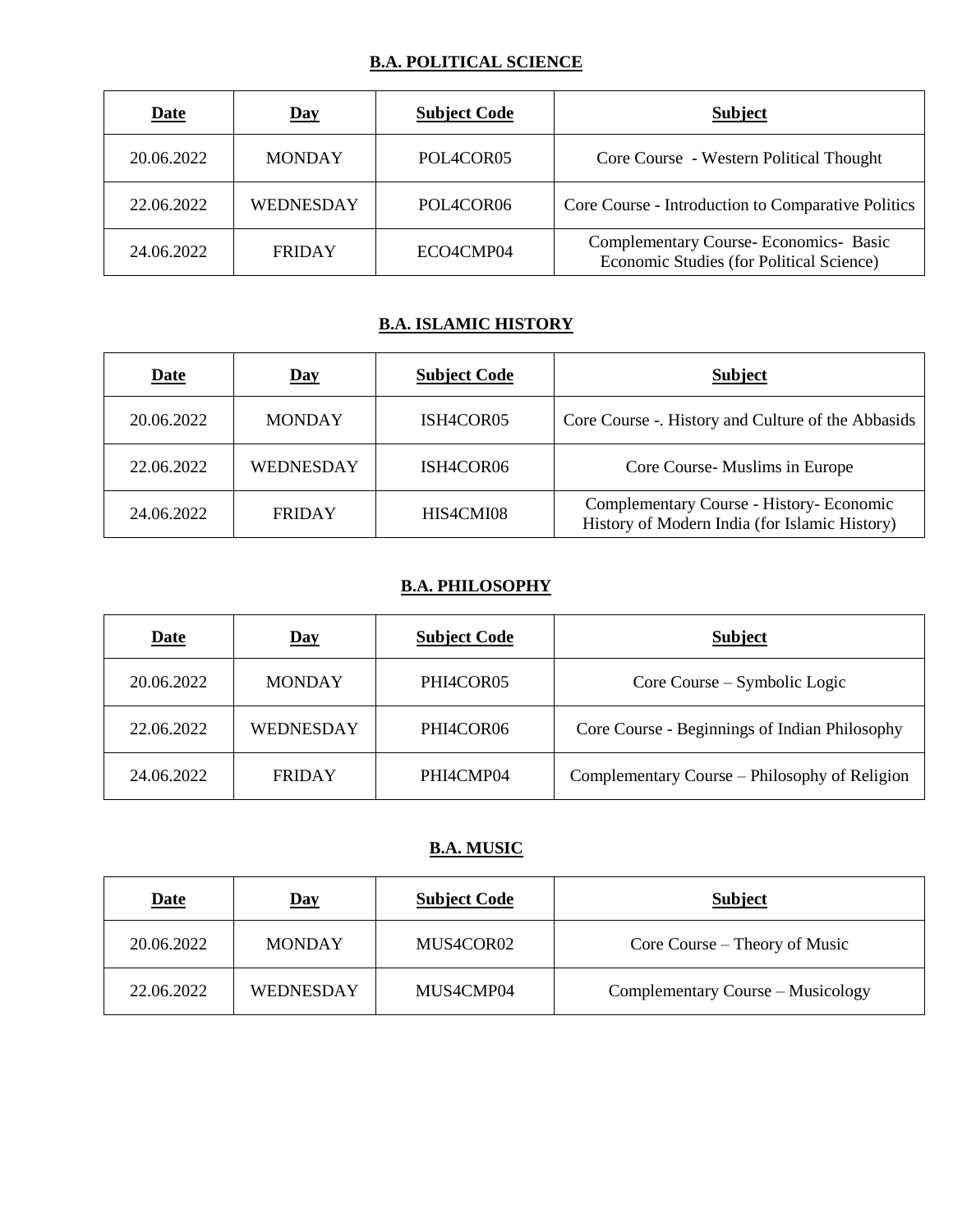# **B.A. HISTORY**

| <b>Date</b> | $\overline{\text{Day}}$ | <b>Subject Code</b> | <b>Subject</b>                                                                   |
|-------------|-------------------------|---------------------|----------------------------------------------------------------------------------|
| 20.06.2022  | <b>MONDAY</b>           | HIS4COR05           | Core Course – Economy, Polity and Society in Pre-<br>Modern Kerala (1200-1800CE) |
| 22.06.2022  | <b>WEDNESDAY</b>        | HIS4COR06           | Core Course – History of Medieval India                                          |
| 24.06.2022  | <b>FRIDAY</b>           | POL4CMP05           | Complementary Course: 1) - Politics- Human<br>Rights (for Economics and History) |

**B.Sc. BOTANY**

| Date       | Day           | <b>Subject Code</b> | <b>Subject</b>                                                                                                 |
|------------|---------------|---------------------|----------------------------------------------------------------------------------------------------------------|
| 20.06.2022 | <b>MONDAY</b> | BOT4COR04           | Core Course – Anatomy, Microtechnique and<br>Reproductive Botany of Angiosperms                                |
| 22.06.2022 | WEDNESDAY     | CHE4CMP05           | Complementary Course - Chemistry - Advanced<br>Bio- Organic Chemistry (Common for Botany<br>and Zoology)       |
| 24.06.2022 | <b>FRIDAY</b> | ZOO4CMP04           | Complementary Course - Zoology - Applied<br>Zoology (Aquaculture, Sericulture, Vermiculture<br>and Apiculture) |

# **B.Sc. CHEMISTRY**

| Date       | Day           | <b>Subject Code</b>                | <b>Subject</b>                                                                                                                                                    |
|------------|---------------|------------------------------------|-------------------------------------------------------------------------------------------------------------------------------------------------------------------|
| 20.06.2022 | <b>MONDAY</b> | CHE4COR04                          | Core Course – Organic Chemistry –II<br>(Functional Group Chemistry) (Common for<br>Model I and III)                                                               |
| 22.06.2022 | WEDNESDAY     | PHY4CMP04                          | Complementary Course - Physics - Quantum<br>Mechanics and Nuclear Physics (Common for<br>Chemistry Model I & III and Maths)                                       |
| 24.06.2022 | <b>FRIDAY</b> | MAT <sub>4</sub> CMP <sub>05</sub> | Complementary Course - Mathematics -<br>Fourier Series, Laplace Transform, Complex<br>Numbers and Numerical Methods<br>(Common for Physics, Chemistry Model I and |

# **B.Sc. ZOOLOGY**

| Date       | $\mathbf{Day}$ | <b>Subject Code</b> | <b>Subject</b>                                                                                           |
|------------|----------------|---------------------|----------------------------------------------------------------------------------------------------------|
| 20.06.2022 | <b>MONDAY</b>  | ZOO4COR04           | Core Course-Biodiversity and Modern<br>Systematics                                                       |
| 22.06.2022 | WEDNESDAY      | CHE4CMP05           | Complementary Course - Chemistry - Advanced<br>Bio- Organic Chemistry (Common for Botany<br>and Zoology) |
| 24.06.2022 | <b>FRIDAY</b>  | BOT4CMP04           | Complementary Course -Botany - Anatomy and<br><b>Applied Botany</b>                                      |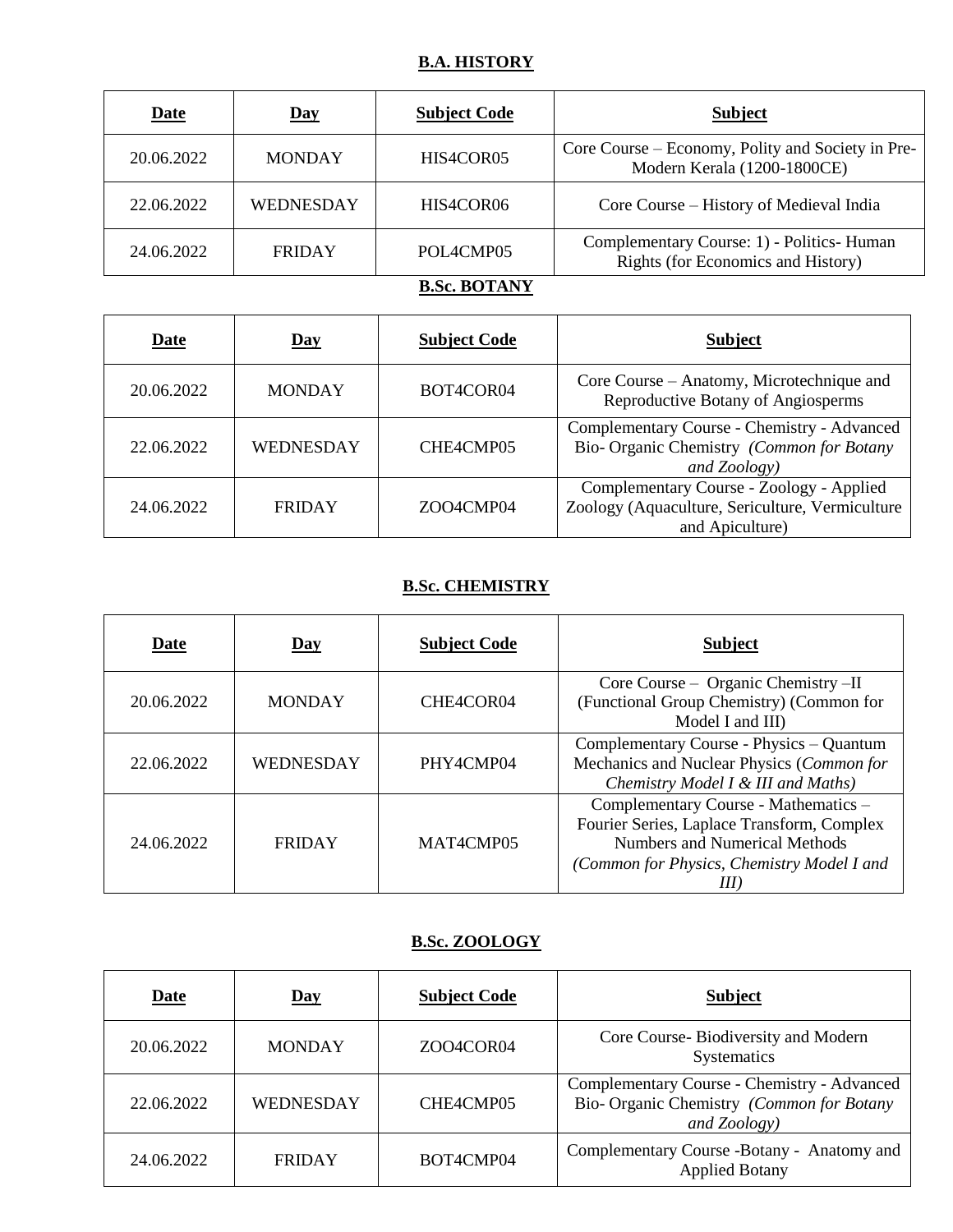# **B.Sc. MATHEMATICS**

| <b>Date</b> | $\overline{\text{Day}}$ | <b>Subject Code</b> | <b>Subject</b>                                                                                                              |
|-------------|-------------------------|---------------------|-----------------------------------------------------------------------------------------------------------------------------|
| 20.06.2022  | <b>MONDAY</b>           | MAT4COR04           | Core Course - Integral Calculus, Theory of<br><b>Equations and Fourier Series</b>                                           |
| 22.06.2022  | <b>WEDNESDAY</b>        | PHY4CMP04           | Complementary Course - Physics - Quantum<br>Mechanics and Nuclear Physics (Common for<br>Chemistry Model I & III and Maths) |
| 24.06.2022  | <b>FRIDAY</b>           | STA4CMM04           | Complementary Course - Statistics - Statistical<br>Inference<br>(for B.Sc. Mathematics)                                     |

# **B.Sc. PHYSICS**

| Date                         | Day              | <b>Subject Code</b> | <b>Subject</b>                                                                                                                                                                |
|------------------------------|------------------|---------------------|-------------------------------------------------------------------------------------------------------------------------------------------------------------------------------|
| 20.06.2022                   | <b>MONDAY</b>    | PHY4COR04           | Core course – Electricity, Magnetism and<br><b>Electro Dynamics</b><br>(Common for Physics & Physics<br><i>Instrumentation</i> )                                              |
| 22.06.2022                   |                  | STA4CMP04           | Complementary Course -1. Statistics -<br>Statistical Inference and Random Processes (<br>for Model I. Physics only)                                                           |
|                              | <b>WEDNESDAY</b> | CHE4CMP06           | Complementary Course 2. Chemistry -<br>Advanced Physical Chemistry-II (for Model I<br>Physics only)                                                                           |
| 24.06.2022                   | <b>FRIDAY</b>    | MAT4CMP05           | Complementary Course - Mathematics -<br>Fourier Series, Laplace Transform, Complex<br><b>Numbers and Numerical Methods</b><br>(Common for Physics, Chemistry Model I and<br>Ш |
| <b>B.A. ECONOMICS HONORS</b> |                  |                     |                                                                                                                                                                               |

| Date       | $Day$            | <b>Subject Code</b> | <b>Subject</b>                                                          |
|------------|------------------|---------------------|-------------------------------------------------------------------------|
| 15.06.2022 | <b>WEDNESDAY</b> | ECH4COR14           | Core Course – Advanced Econometrics                                     |
| 17.06.2022 | <b>FRIDAY</b>    | ECH4COR15           | Core Course – Operations Research                                       |
| 20.06.2022 | <b>MONDAY</b>    | ECH4COR16           | Core Course – Computer Applications for<br><b>Economics Analysis</b>    |
| 22.06.2022 | <b>WEDNESDAY</b> | ECH4COR17           | Core Course – International Finance & Trade<br><b>Regulatory System</b> |
| 24.06.2022 | <b>FRIDAY</b>    | ECH4COR18           | Core Course – Analytical Indian Economy                                 |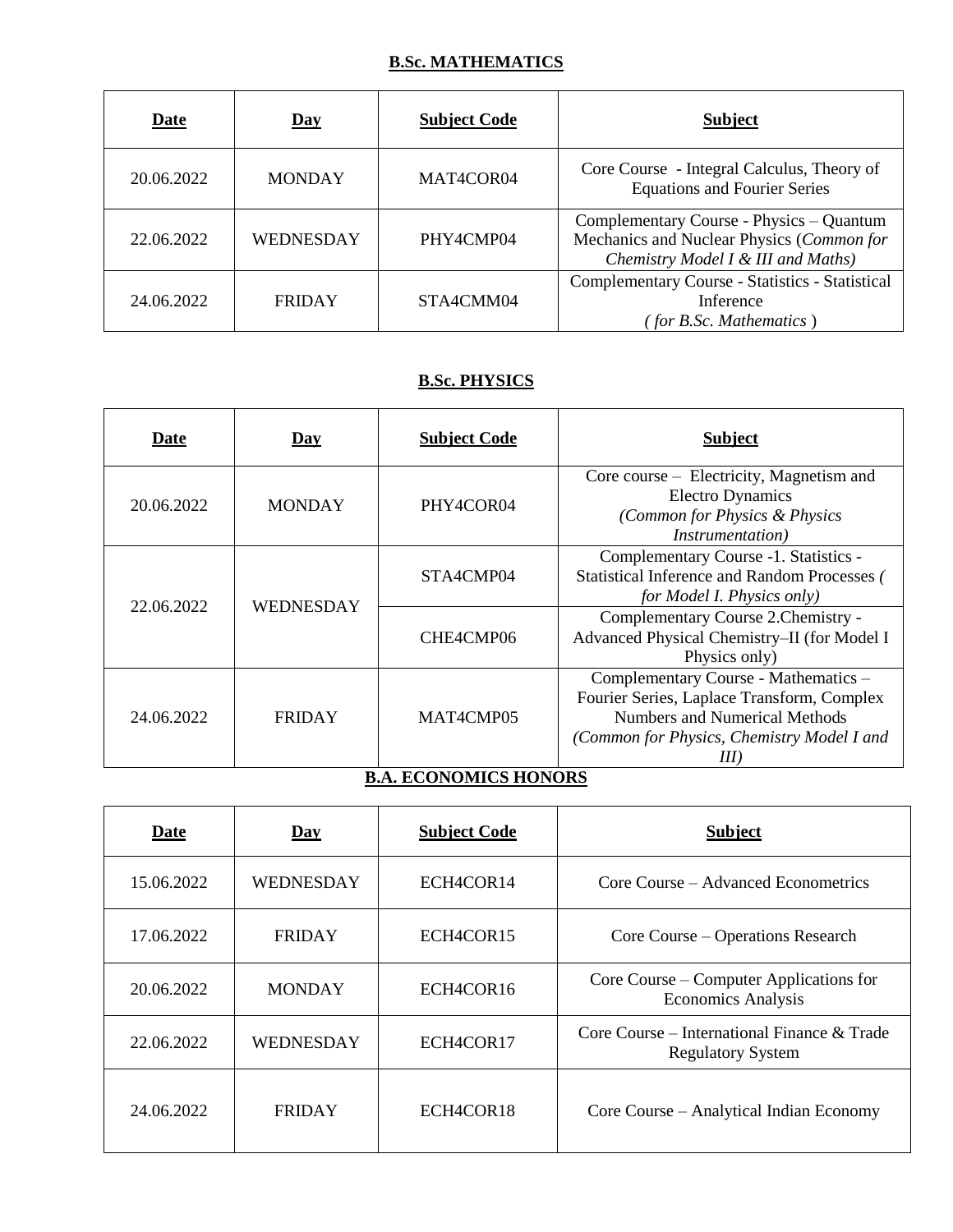# **Model II**

# **B.Com. FINANCE AND TAXATION / COMPUTER APPLICATION**

| Date       | Day              | <b>Subject Code</b>                | <b>Subject</b>                                                                                 |
|------------|------------------|------------------------------------|------------------------------------------------------------------------------------------------|
| 17.06.2022 | <b>FRIDAY</b>    | COM4COR14                          | Core Course - Retailing and E-Commerce                                                         |
| 20.06.2022 | <b>MONDAY</b>    | COM4COR15                          | Core Course - Entrepreneurship Development<br>and Project Management                           |
| 22.06.2022 | <b>WEDNESDAY</b> | COM <sub>4</sub> COR <sub>16</sub> | Core Course - Special Accounting                                                               |
|            |                  | COM4COR18                          | Core Course – Environmental Management and<br>Human Rights<br>(For B.Com Finance & Taxation)   |
| 24.06.2022 | <b>FRIDAY</b>    | COM <sub>4</sub> COR <sub>18</sub> | Core Course – Information Technology for<br>Office: Theory<br>(For B.Com Computer Application) |
| 27.06.2022 | <b>MONDAY</b>    | COM4COR17                          | Core Course – Financial Markets, Institutions<br>and Services                                  |

### **Model III**

### **B.Sc. CHEMISTRY ENVT & WATER MANAGEMENT**

| Date       | $\overline{Day}$ | <b>Subject Code</b> | <b>Subject</b>                                                                                                                                                                |
|------------|------------------|---------------------|-------------------------------------------------------------------------------------------------------------------------------------------------------------------------------|
| 15.06.2022 | WEDNESDAY        | EVT4COR07           | Core Course (Voc Core) - Environmental<br>Microbiology and Biotechnology                                                                                                      |
| 17.06.2022 | <b>FRIDAY</b>    | EVT4COR08           | Core Course ( <i>Voc Core</i> ) –<br><b>Environmental Management</b>                                                                                                          |
| 20.06.2022 | <b>MONDAY</b>    | CHE4COR04           | Core Course – Organic Chemistry –II (Functional<br>Group Chemistry) (Common for Model I and III)                                                                              |
| 22.06.2022 | WEDNESDAY        | PHY4CMP04           | Complementary Course - Physics - Quantum<br>Mechanics and Nuclear Physics (Common for<br>Chemistry Model I & III and Maths)                                                   |
| 24.06.2022 | <b>FRIDAY</b>    | MAT4CMP05           | Complementary Course - Mathematics - Fourier<br>Series, Laplace Transform, Complex Numbers and<br><b>Numerical Methods</b><br>(Common for Physics, Chemistry Model I and III) |